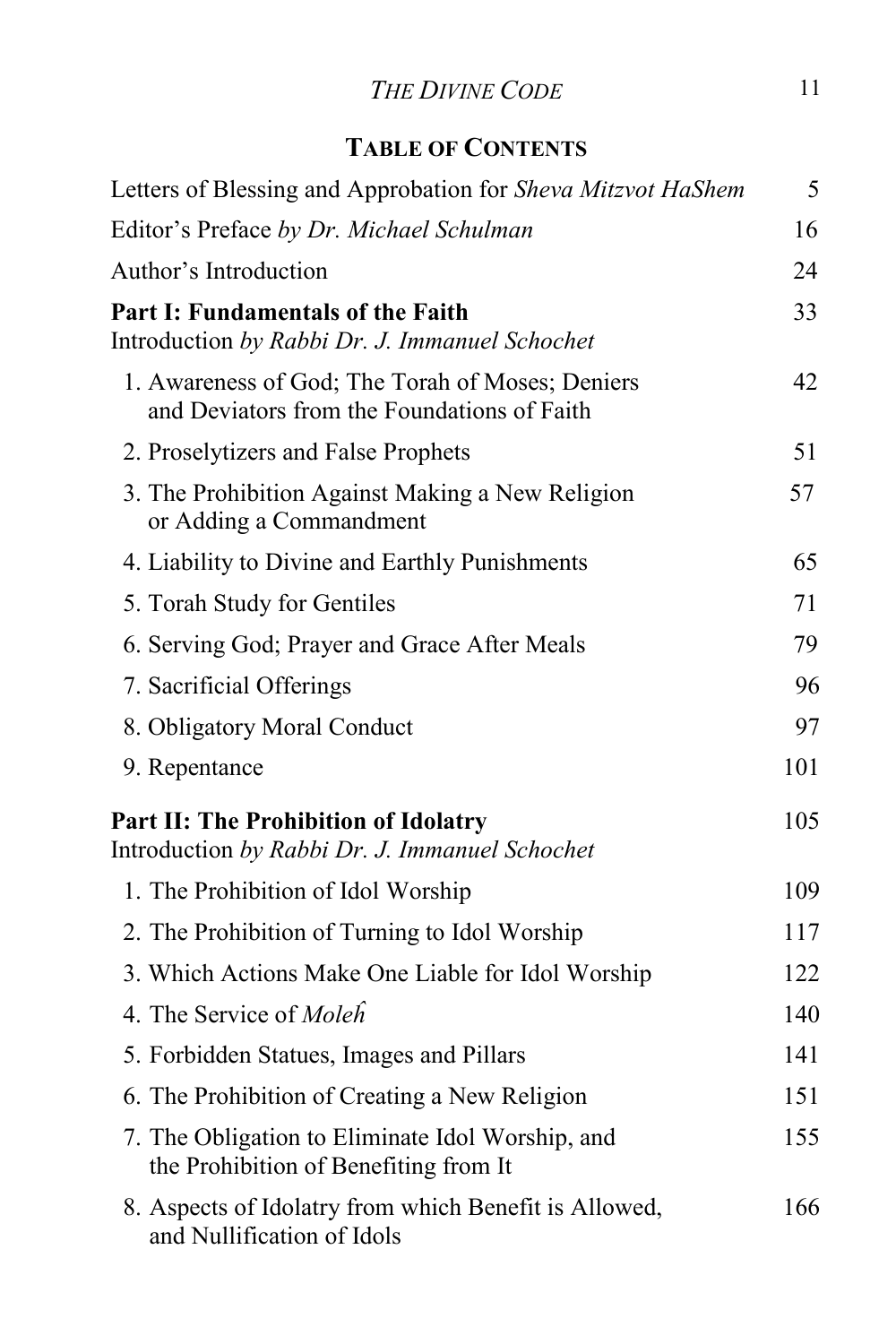## 12 *THE DIVINE CODE*

| 9. Objects Offered to Idols, and Decorations of Idols                                                                                                                                                                                                         | 176 |
|---------------------------------------------------------------------------------------------------------------------------------------------------------------------------------------------------------------------------------------------------------------|-----|
| 10. The Prohibition Against Aiding Idol Worshipers                                                                                                                                                                                                            | 186 |
| 11. Practices that are Forbidden as Customs of Idol Worshipers                                                                                                                                                                                                | 190 |
| 12. The Prohibition of Swearing or Vowing in the Name<br>of an Idol                                                                                                                                                                                           | 198 |
| <b>Part III: The Prohibition of Blasphemy</b><br>Including the Laws of Vows                                                                                                                                                                                   | 203 |
| Introduction by Rabbi Dr. J. Immanuel Schochet                                                                                                                                                                                                                |     |
| 1. The Obligation to Respect God's Name, and What is<br>Forbidden as Blasphemy                                                                                                                                                                                | 208 |
| 2. Obligations to Revere and Fear God                                                                                                                                                                                                                         | 213 |
| 3. Laws of Vows and Promises                                                                                                                                                                                                                                  | 220 |
| 4. Annulment of Vows and Promises, and Vows Made<br>According to the Public's Understanding                                                                                                                                                                   | 227 |
| <b>Part IV: The Prohibition of Eating Meat that</b><br>was Separated from a Living Animal<br>Including Restrictions on Causing Suffering to Living<br>Creatures, Mating Different Species of Animals, and<br><b>Grafting Different Species of Fruit Trees</b> | 233 |
| Introduction by Dr. Joe M. Regenstein                                                                                                                                                                                                                         |     |
| 1. Permissions and Prohibitions for Gentiles Regarding Meat;<br>Species for which Meat from a Living Animal is Forbidden                                                                                                                                      | 237 |
| 2. Which Parts from Living Animals are Prohibited to be Eaten                                                                                                                                                                                                 | 246 |
| 3. The Prohibition of Separating Meat from an Animal that<br>is Living or in the Process of Dying, and Restrictions on<br>Consuming such Meat after the Animal's Death                                                                                        | 251 |
| 4. Maimed or Broken Limbs                                                                                                                                                                                                                                     | 259 |
| 5. The Precepts Pertaining to a Fetus, and to Eggs                                                                                                                                                                                                            | 266 |
| 6. Deriving Benefit from Meat Severed from Living Animals;<br>Cases with a Doubt, and Mixtures with Forbidden Meat                                                                                                                                            | 274 |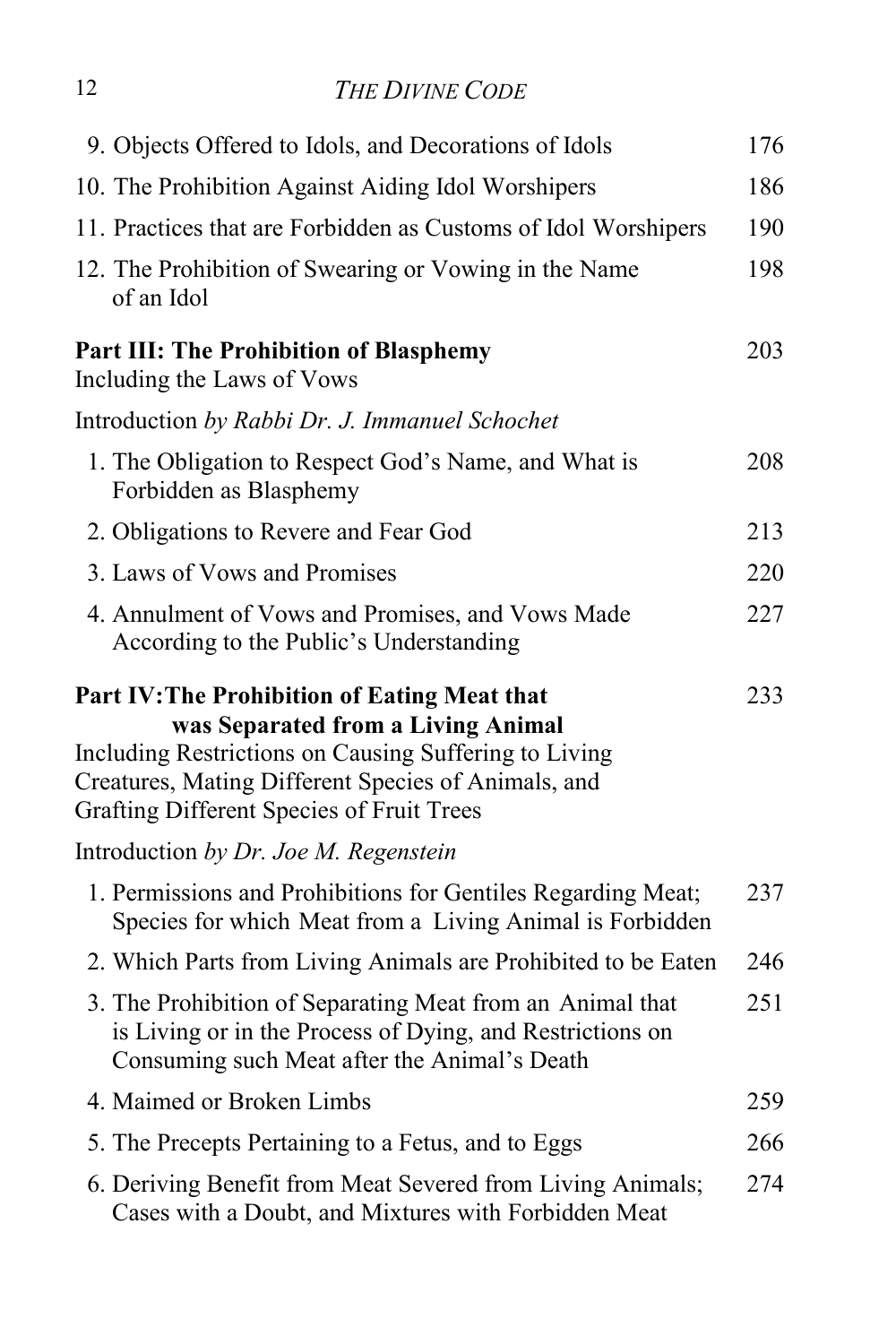| <b>THE DIVINE CODE</b>                                                                                                                                                                                                                   | 13  |
|------------------------------------------------------------------------------------------------------------------------------------------------------------------------------------------------------------------------------------------|-----|
| 7. Restrictions on Causing Suffering to a Living Creature                                                                                                                                                                                | 279 |
| 8. The Prohibition of Mating Different Species of Animals                                                                                                                                                                                | 285 |
| 9. The Prohibition of Grafting Different Species of Fruit Trees                                                                                                                                                                          | 292 |
| Part V: The Prohibition of Murder and Injury<br>Introduction by Dr. Michael Schulman                                                                                                                                                     | 301 |
| 1. Details of the Prohibition of Murder; Abortion; Euthanasia;<br>Causing Mortal Injury, and Partners in Murder                                                                                                                          | 306 |
| 2. Suicide, and Sacrificing One's Life for One of the Seven<br>Noahide Commandments                                                                                                                                                      | 326 |
| 3. Laws of a Pursuer and Self Defense; Saving the Life of a<br>Woman in Danger from Childbirth                                                                                                                                           | 334 |
| 4. An Accidental Killer's Obligation for Exile                                                                                                                                                                                           | 346 |
| 5. Intentional and Unintentional Killing, and Killing Through<br>Negligence or Under Duress                                                                                                                                              | 347 |
| 6. The Prohibition of Causing Personal Injury or Damage                                                                                                                                                                                  | 361 |
| 7. The Prohibition of Endangering Oneself or Another,<br>and the Obligation to Save a Person's Life                                                                                                                                      | 369 |
| 8. The Prohibitions of Embarrassing Another Person,<br>Evil Gossip, and Tale-bearing                                                                                                                                                     | 374 |
| 9. Reproductive Sterilization, Contraception, Emitting Semen<br>"in Vain," and the Severity of the Sin of Murder                                                                                                                         | 380 |
| <b>Part VI: The Prohibition of Forbidden Relations</b><br>Including Precepts Relating to Marriage, Divorce, Marital<br>Relations, and Being Alone with a Forbidden Partner                                                               | 385 |
| Introduction by Arthur A. Goldberg                                                                                                                                                                                                       |     |
| 1. Categories of Sexual Partners and Acts that are Forbidden                                                                                                                                                                             | 392 |
| 2. The Prohibitions of Homosexual and Bestial Relations                                                                                                                                                                                  | 405 |
| 3. The Prohibition of Relations with Other Men's Wives;<br>Marital Status of Minors; Precepts Related to Adultery by<br>a Gentile with a Jewess; Marriage of an Enslaved Woman;<br>Partners with Whom there can be no Status of Marriage | 412 |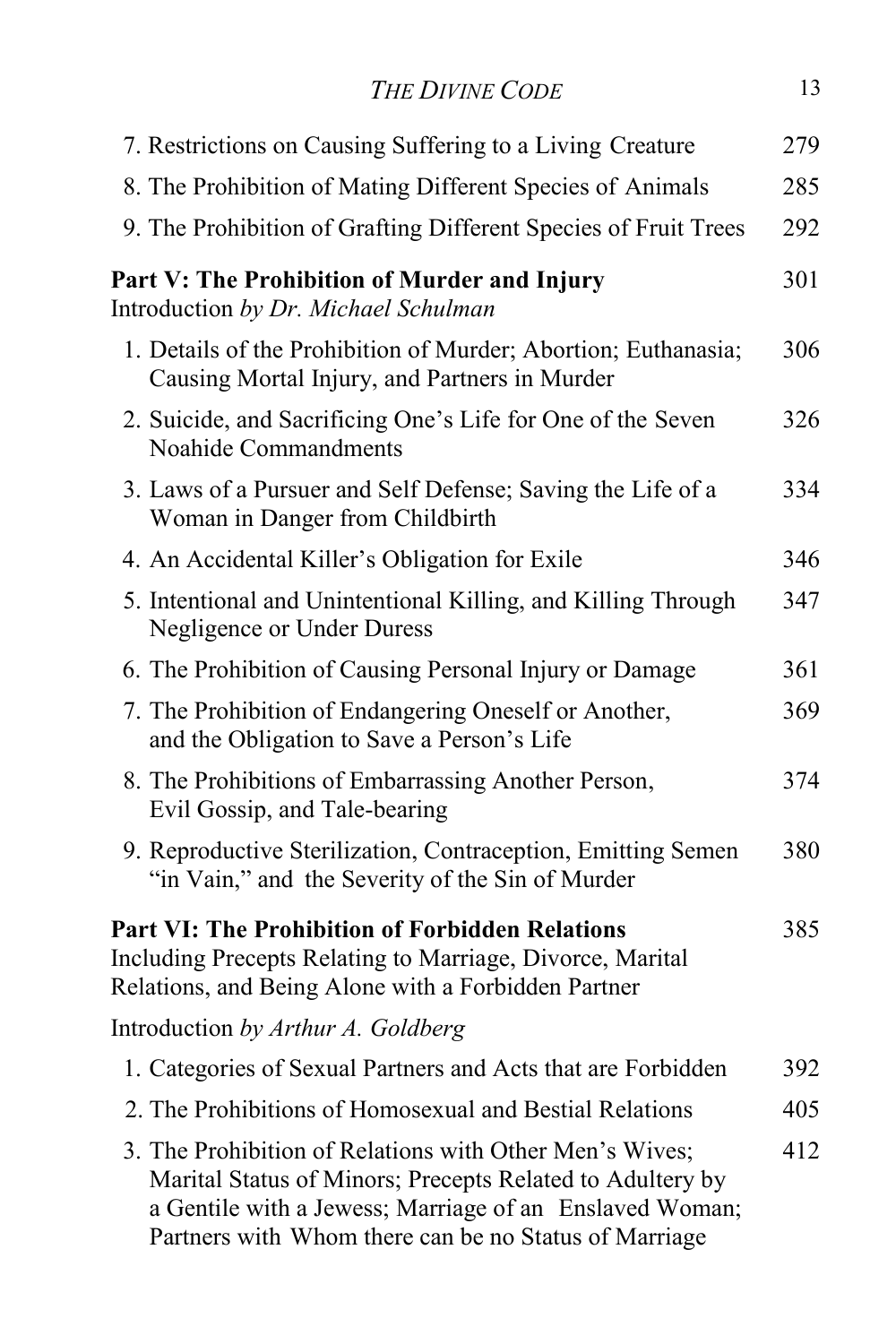## 14 *THE DIVINE CODE*

| 4. Precepts Related to Marriage, Fornication and Divorce                                                                     | 429 |
|------------------------------------------------------------------------------------------------------------------------------|-----|
| 5. Precepts Related to Spilling Semen, and Contraception                                                                     | 449 |
| 6. Guarding Against Forbidden Relations, and Following<br>Ways of Modesty                                                    | 457 |
| 7. Prohibitions Related to Being Alone with a Forbidden<br>Partner                                                           | 463 |
| <b>Part VII: The Prohibition of Theft</b><br>Introduction by Rabbi Moshe Weiner                                              | 477 |
| 1. The Prohibition of Theft                                                                                                  | 480 |
| 2. Laws of Returning Stolen Objects, and Restitution for Theft                                                               | 497 |
| 3. The Prohibitions of Aiding or Having Benefit from Theft or<br>Buying Stolen Property, and the Laws of Unintentional Theft | 526 |
| 4. Laws of Saving Oneself or One's Property at the Expense of<br>Another's Money; Taking the Law into One's Own Hands        | 536 |
| 5. Theft Incurred by False Measurements, and the Prohibition<br>of Cheating or Misinforming Another Person                   | 545 |
| 6. The Prohibitions of Extortion and Forcing a Purchase                                                                      | 561 |
| 7. Laws of Borrowing, Renting, Responsibility for an<br>Entrusted Item, and Holding Collateral for a Loan                    | 565 |
| 8. Stealing or Encroaching Upon Real Estate Property                                                                         | 577 |
| 9. The Prohibition of Kidnapping; Stealing Enslaved Persons                                                                  | 589 |
| 10. The Prohibition of Rape, and Laws of Taking Captives                                                                     | 596 |
| 11. Bodily Injury and Damaging Another's Property                                                                            | 601 |
| 12. The Laws of a Delinquent Debtor and One Who<br>Withholds Payment Owed to a Hired Person                                  | 616 |
| 13. The Laws of a Worker in Regard to the Employer                                                                           | 622 |
| 14. Government Authority; Laws of Land Conquered in War                                                                      | 625 |
| 15. Laws of Ownerless Items and Finding Lost Objects                                                                         | 630 |
| 16. Maintaining Peace in Society by Forbidding Acts Similar<br>to Theft                                                      | 647 |